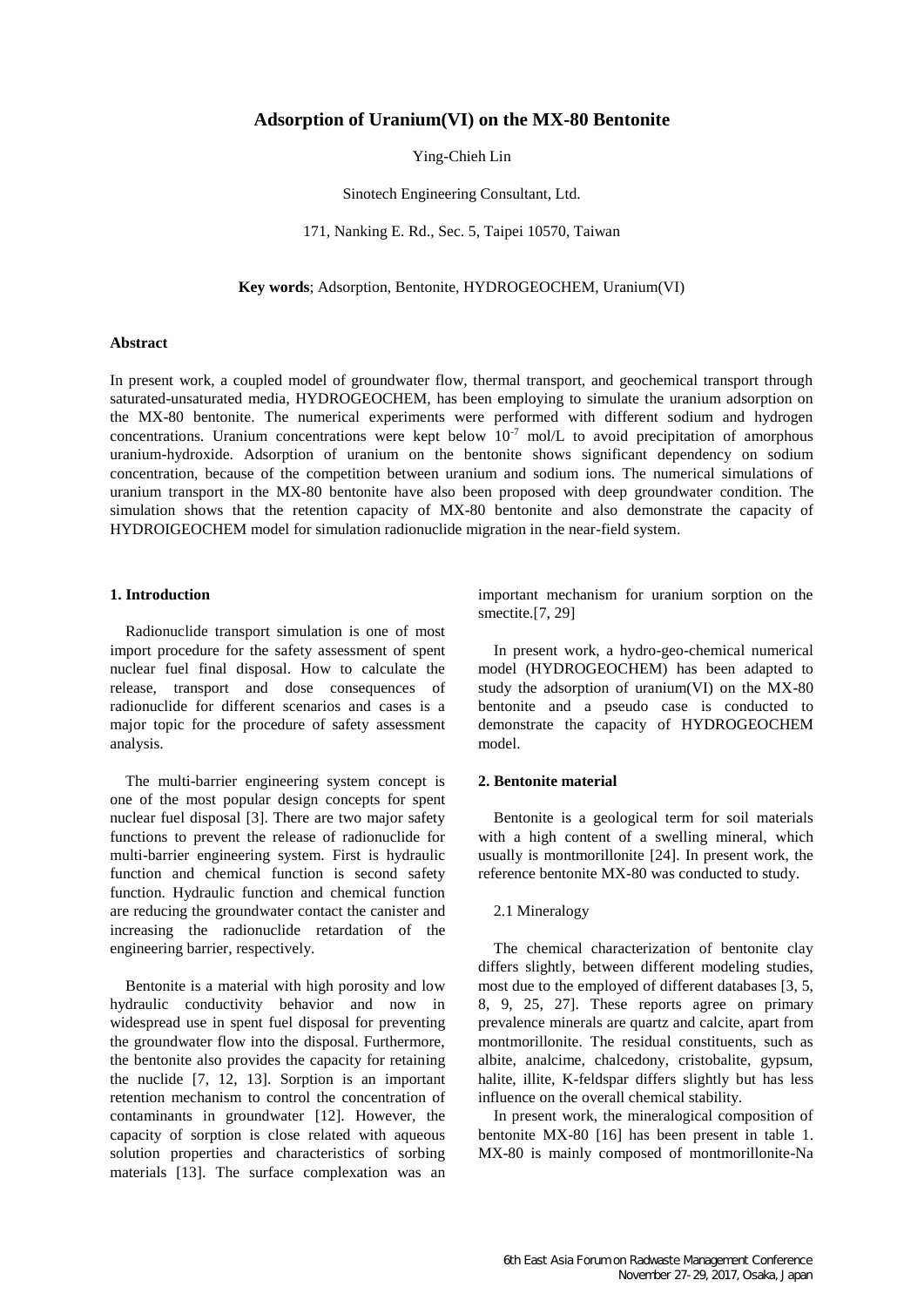(90%), Quartz (7.63%) and Calcite (1.04%). Others have less influence on the overall chemical stability.

### 2.2 Transport parameters

The condition of bentonite is according to SKB-3V setup [21] which surrounds the canister. The dry densities and saturated density are  $1,577 \text{ kg/m}^3$  and  $2,000 \text{ kg/m}^3$ , respectively. The porosity corresponding to the saturated density  $2,000 \text{ kg/m}^3$  is 0.435 [23]. The diffusion coefficient is  $1.4 \times 10^{-10}$  m<sup>2</sup>/s [23]. The hydrodynamic parameters are listed in table 2. In this work, we do not consider the permeability of bentonite and the migration is controlled by the diffusion mechanism.

|  | Table 1. Composition of bentonite MX-80 |  |  |
|--|-----------------------------------------|--|--|
|--|-----------------------------------------|--|--|

| <b>Mineral Phases</b> | Volume $(\%)$ |
|-----------------------|---------------|
| Montmorillonite-Na    | 90.00         |
| Ouartz                | 7.63          |
| Clacite               | 1.04          |
| Phillipsite-Na        | 0.99          |
| Illite                | 0.19          |
| Saponite-Ca           | 0.12          |
| Magnetite             | 0.02          |

Table 2. Various transport parameters

| Parameter                       | Value          |
|---------------------------------|----------------|
| Dry Density ( $kg/m3$ )         | 1577           |
| Porosity (%)                    | 43.5           |
| Diffusion Coefficient $(m^2/s)$ | $1.4x10^{-10}$ |
| Tortuosity                      |                |

#### 2.3 Surface Complexation Reactions

For the modeling of uranium (VI) adsorb on the smectites, the surface complexation reactions are required. A multisite layer surface complexation model was developed by Zachara and Mckinley[29] to describe the uranium sorption by smectites. Their model is composed of pH independent exchange (X<sup>-</sup>) sites and hydroxylated edge sites for SiOH and AlOH. Samer and Broder [7] propose that sorption of uranium on the selected smectites preferentially occur to the edge site of aluminol and silanol, even under acidic condition. This assumption is also based on the relatively high  $Na^+$  concentration (0.01 and 0.025 mol/L) in comparison to very low uranium concentration (100  $\mu$ g/L) in the solution.

In this study, surface complexation reactions on the smectites are based on the Samer and Broder [7] as shown in table 3. They used the non-linear least squares parameter estimation program PEST [2] in conjunction with PHAST [11] to determine the equilibrium constants of these sorption reactions. Sodium sorption was also incorporated in table 3 since the sodium was proven to sorb onto clay minerals [26].

The thermodynamic database thermoddem V1.10 [1] was employed as the reference thermodynamic database in the model calculations.

Table 3. Surface reactions and parameters used in the model calculations

| <b>Surface Reactions</b>                                                                               | Log K    |
|--------------------------------------------------------------------------------------------------------|----------|
| $SiOH + H^+ \rightleftarrows SiOH2+$                                                                   | $-0.95$  |
| $SiOH \rightleftarrows SiO^+ + H^+$                                                                    | $-6.95$  |
| $SiOH + UO22+ \rightleftarrows SiOUO2+ + H+$                                                           | 4.06     |
| $SiOH + UO2OH+ \rightleftarrows SiOUO2OH + H+$                                                         | 1.00     |
| $SiOH + UO2(OH)3 \rightleftharpoons SiOH(UO2)(OH)3$                                                    | 6.90     |
| $SiOH + Na^+ \rightleftharpoons SiONa + H^+$                                                           | $-2.71$  |
| $SiOH + UO22+ + 3CO32- \rightleftarrows$                                                               |          |
| $SiO(UO2)(CO3)35- + H+$                                                                                | 6.65     |
| $AIOH + H^+ \rightleftarrows AIOH_2^+$                                                                 | 12.30    |
| $AIOH \rightleftarrows AIO + H^+$                                                                      | $-13.16$ |
| AIOH + $UO_2^{2+} \rightleftarrows$ AIOU $O_2^+$ + H <sup>+</sup>                                      | 7.51     |
| $AIOH + Na^+ \rightleftarrows AIONa + H^+$                                                             | 15.00    |
| AIOH + 2 $UO_2^{2+}$ + $CO_3^{2-}$ + 3H <sub>2</sub> O $\rightleftarrows$                              |          |
| AlO(UO <sub>2</sub> ) <sub>2</sub> (CO <sub>3</sub> )(OH) <sub>3</sub> <sup>2-</sup> + 4H <sup>+</sup> | 0.99     |

*SiOH: silanol surface at edge sites, AlOH: aluminol surface at edge sites.*

### **3. Numerical model**

The computer program HYDROGEOCHEM was employed to model the radionuclide transport and hydrogeochemical reactions in this study. The HYDROGEOCHEM 4.1 and 5.1 [28] are two-dimensional and three-dimensional coupled model of water flow, thermal transport, solute transport, and geochemical kinetic/equilibrium reactions in saturated-unsaturated porous media, respectively.

HYDROGEOCHEM 4.1 and 5.1 iteratively solve two- and three-dimensional fluid flow, thermal transport, and reactive chemical transport equations. Richards' equation is solved for fluid flow, thermal transport equation is solved for temperature distribution, and advection-dispersion-reactive transport equations are solved for all mobile components and kinetic-variables in a two-step method or for all components and kinetic variables in a one-step method. The subsidence is calculated based on one-dimensional linear elasticity theory.

HYDROGEOCHEM 4.1 and 5.1 is designed for generic applications to reactive transport problems controlled by both kinetic and equilibrium reactions in subsurface media. The input to the program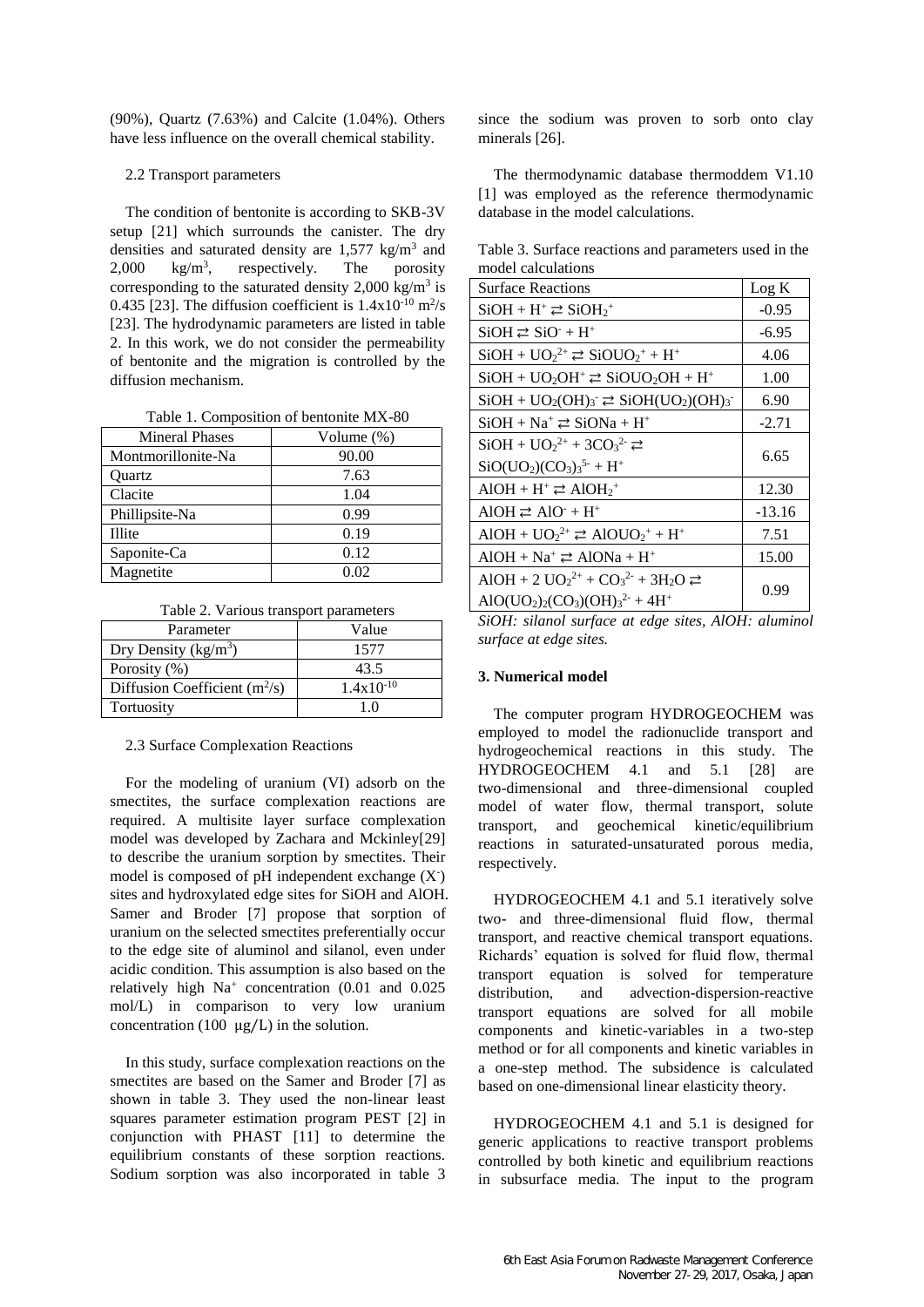includes the geometry of the system, the spatial distribution of finite elements and nodes, the properties of the media, reaction network, and the initial and boundary conditions. Output includes the spatial distribution of pressure head, total head, velocity fields, moisture contents, temperature, and chemical concentrations as a function of time as well as the distribution of all chemical species at user-specified nodes. Subsidence for the overall region is also calculated.

HYDROGEOCHEM 4.1 and 5.1 are the comprehensive simulators of coupled fluid flow, hydrologic transport, thermal transfer, and biogeochemical transport under variably saturated conditions in two dimensions and three dimensions, respectively.

## **4. Results and discussion**

.

## **4.1Effect of pH and Na+ concentration on Uranium Sorption**

The purpose of this section is to understand the sorption behavior of the present MX-80 bentonite reaction model under different pH and Na<sup>+</sup> concentration condition. Here, the experiment procedure [7] was used for the comparison. The numerical experiments were carried out by reacting 1.67g of MX-80 bentonite and 1 liter of  $10^{-7}$  mol/L uranium(VI) solution with 0,  $10^{-3}$ ,  $10^{-2}$ ,  $10^{-1}$  mol/L NaCl and the pH value is range from 4 to 9. The uranium concentration  $10^{-7}$  mol/L was chosen to avoid the precipitation of amorphous uranium-hydroxides. Here we define an equation to describe the capability of sorption on the MX-80 bentonite. The percentage of the sorbed uranium was calculated from the difference between the initial and final uranium concentration. The equation is as following,

$$
Sorption(\%) = \left(\frac{C_i - C_f}{C_i}\right) \times 100\% \tag{Eq. 1}
$$

Where  $C_i$  and  $C_f$  are the uranium concentrations in the initial and final solutions, respectively.

The effect of  $pH$  and  $Na<sup>+</sup>$  concentration on the uranium sorption behavior onto the MX-80 bentonite is illustrated in Figure 1. The high sorption ability was observed at pH 4 even though the high Na<sup>+</sup> concentration that has competition with adsorption edge sites. In the pH range 6 to 9, a distinct reduced uranium sorption on MX-80 bentonite at higher pH. It shows that the uranium sorption decreases rapidly with increasing Na<sup>+</sup> concentration. When pH larger than 8, the uranium sorption gets close to  $45\% \sim 50\%$ gradually. These results do agree with the research by

Samer and Broder [7]. They also found high sorption capability at pH 4 and reduced uranium sorption on smectites in the pH range 6 to 9. Higher pH is related to the low affinity of uranium carbonate complexes to the surface sites of clay minerals or to competition between carbonate ions and uranium species.



Figure 1. Comparison between different pH and Na<sup>+</sup> concentration data for uranium(VI) sorption onto the MX-80 bentonite.

### **4.2 Near-field transport simulation**

In the framework of the spent fuel disposal safety assessment, a conceptual and numerical modeling of radionuclide reactive transport in the near-surface system [17, 18, 20] and the long-term performance of engineering barrier [14, 15, 16, 25] have been carrying out. These reports use the geochemical program PHREEQC [10] and PHAST [11] to solver reactive chemistry and reactive transport problems, respectively. In this section, a three-dimensional hydro-geo-thermo-chemical couple model, HYDROGEOCHEM, has used for solving the radionuclide transport in the near-field engineering barrier base on the SKB-3V concept [19] as shown in figure 2(a). In this concept, canister and buffer are two major components in this design. The canister is surrounding by the buffer material, here the buffer material is MX-80 bentonite. The detailed geometric parameters are presented in table 4.

The scenario is this single canister failure due to the shear force applies on the canister and makes damage. We assume an incline fracture across the system and conduct a 1.0 cm thickness crack on the canister and only diffusion process is considered in the present simulation according to the low permeability property of MX-80 bentonite. Because of the diffusion mechanism dominate the radionuclide migration, the computational domain is limited with 2.0 m of height for better computational efficiency. The three dimension computation domain is illustrated in figure 2(b).

The dissolution rate and solubility limit of uranium in spent fuel are  $10^{-7}$  1/yr and  $9.5x10^{-10}$  mol/L [22],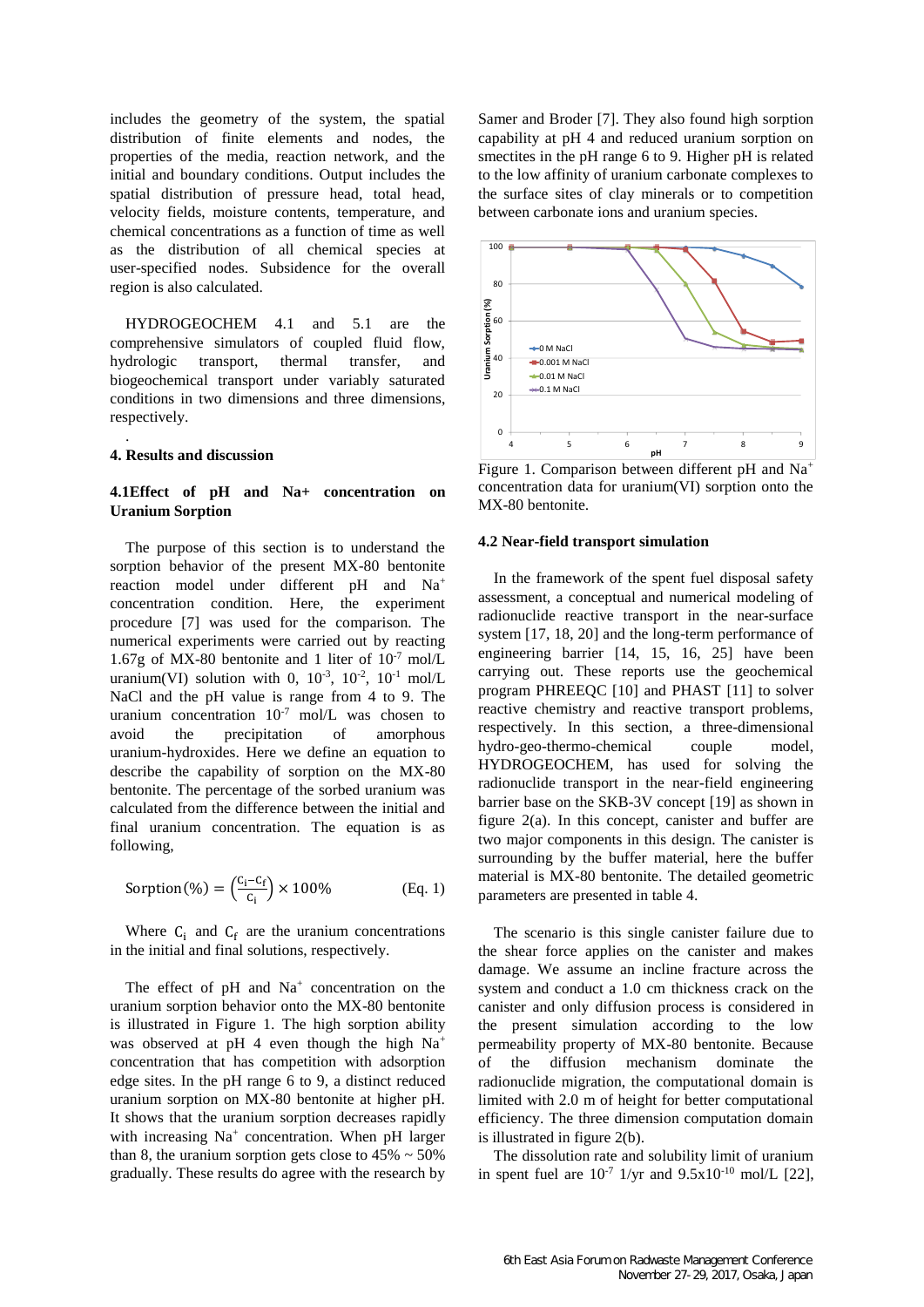respectively. Besides, the inventory of uranium in mole per canister is 7,200 mol/canister. The selected groundwater [20] in present work was deep groundwater (underground 300 m) which is the Na-Cl type with moderate salinity. The groundwater composition is reported in table 5.

The spatial discretization of the computational domain was shown in figure 3(a). There are total 73,359 tetrahedron elements and 16,622 nodes to describe the computational domain. In order to get a good approximation, the crack of the canister has been used fine grids to describe the geometry (see figure 3(b)).



Figure 2. Sketch of simulation case.

| raore r. The geometric parameters. |                   |  |
|------------------------------------|-------------------|--|
| Parameter                          | Value             |  |
| Height of the canister (CH)        | 4.835 m           |  |
| Diameter of the canister (CD)      | $1.05$ m          |  |
| Height of disposition hole (H)     | 6.835 m           |  |
| Diameter of disposition hole (D)   | $1.75 \text{ m}$  |  |
| Void inside canister               | $1.0 \text{ m}^3$ |  |
| Thickness of canister wall         | $0.05$ m          |  |

|  |  |  | Table 4. The geometric parameters. |
|--|--|--|------------------------------------|
|--|--|--|------------------------------------|

Table 5. Chemistry of the selected groundwater.

| Species                         | Value $(mol/L)$ |
|---------------------------------|-----------------|
| $Na+$                           | $6.13x10^{-2}$  |
| $K^+$                           | $7.98x10^{-4}$  |
| $Ca^{++}$                       | $1.82x10^{-2}$  |
| $\mathbf{M} \mathbf{g}^{++}$    | $4.73x10^{-3}$  |
| HCO3-                           | $4.72x10^{-3}$  |
| $Cl-$                           | $1.04x10^{-1}$  |
| $SO4^{-}$                       | $2.21x10^{-3}$  |
| H <sub>4</sub> SiO <sub>4</sub> | $5.63x10^{-4}$  |
| Fe                              | $5.78x10^{-5}$  |
| pН                              | 7.6             |



Figure 3. The computational grid for radionuclide migration simulation. (a) the full domain, (b) zoom in view at the crack position of canister.

The figure 4 and figure 5 show the uranium (VI) concentration in the solution and on the sorption site at the simulation time 500 year, respectively. The high uranium(VI) concentration is observed near the crack position of the canister, then the concentration decreases rapidly due to the sorption reaction. This phenomenon also observed in figure 5. Higher uranium(VI) concentration in solution will result in high uranium(VI) concentration sorbed on the solid surface. Because of the migration is dominated by the diffusion mechanism, therefore the uranium(VI) migrate uniformly in space.

In the previous section, the Eq. 1 has been used for calculating the percentage of sorption. Here, the solid/liquid partition coefficient (KD) is proposed to define the concentration of uranium(VI) in the solid phase over its concentration in pore water. Since the concentration of uranium(VI) in figure  $4$  and figure  $5$ are reported as mole per liter water, but the concentration of uranium(VI) on the sorption site need to be converted to mole per kilogram of rock in order to determine the KD value. For this calculation, we need the porosity and the density of bulk rock. According to table 2, the porosity of MX-80 bentonite is 0.435 and the density is  $1577 \text{ kg/m}^3$ . The calculation of KD is shown as following,

$$
KD = \frac{[Sorbed]mol/L}{[Solute]mol/L} \times \frac{0.435}{1.557 \text{kg/L}}
$$
(Eq. 2)

The distribution of KD at the simulation time 500 year is illustrated in figure 6. The result shows well retention capability of MX-80 bentonite for uranium(VI). We can observe that the KD value near the crack position is lower than the average. Because of the uranium is continued release from the canister and the free edge site in the bentonite will decrease gradually. Therefore, in the beginning, the KD value can be approached  $1.2x10^5$  L/kg and reducing to  $10^4$ L/kg at the simulation time 500 year.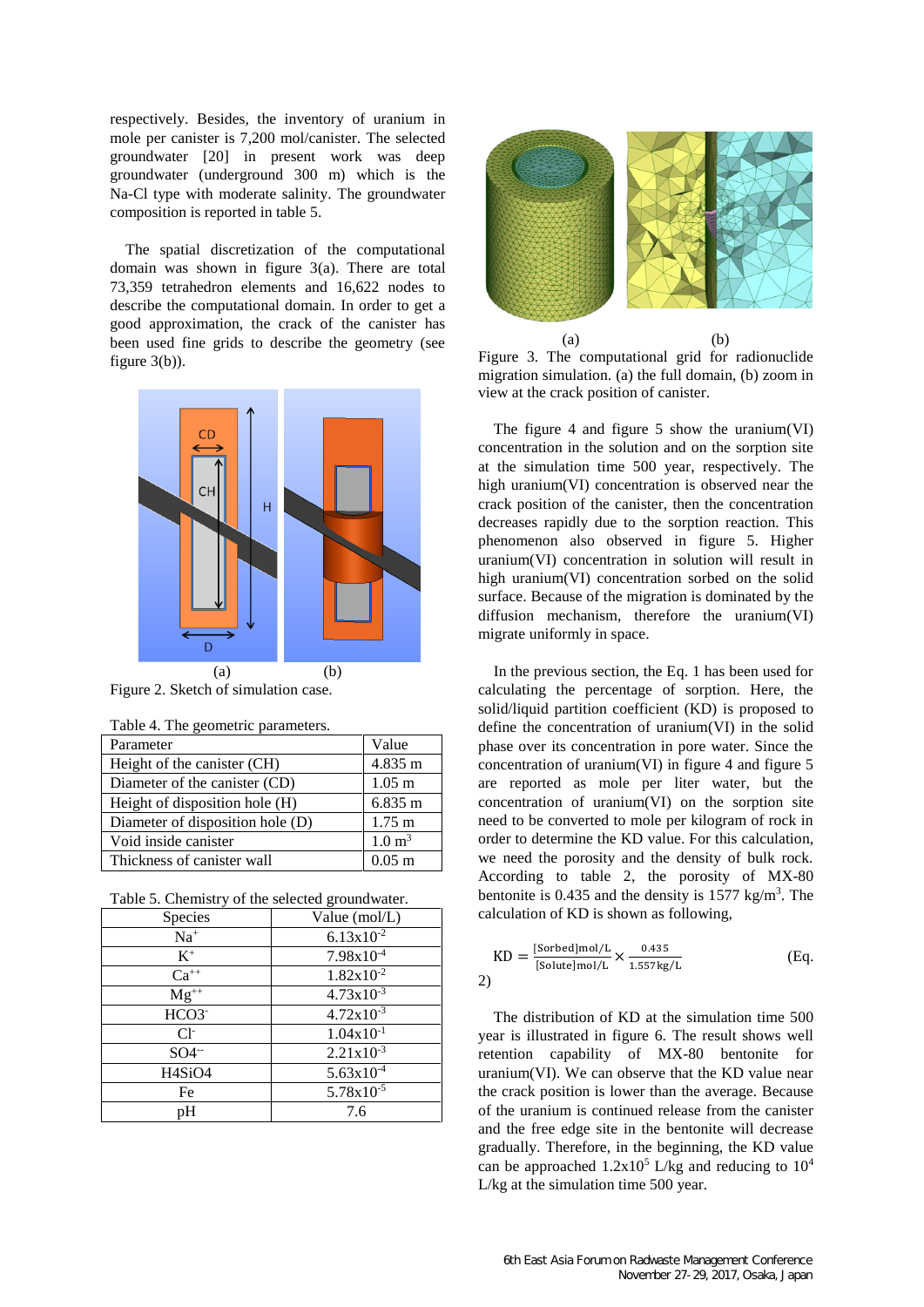

Figure 4. The distribution concentration contour of uranium in solution at x=0 plane.



Figure 5. The distribution concentration contour of uranium on sorption site at x=0 plane



Figure 6. The distribution contour of KD value for uranium at x=0 plane.

## **5. Conclusion**

A geochemical numerical model of MX-80 bentonite with uranium surface complexation reaction has been proposed in present work. Furthermore, batch numerical experiments with different NaCl concentration and a simplify KBS-3V type repository case implement in the present numerical model.

Batch experiments clearly showed that the much higher uranium sorption capability in the pH range 4 to 6 and rapidly reduce in the pH range 6 to 9. Higher Na<sup>+</sup> concentration will result in lower sorption capability.

The established reactive model also implement to a KBS-3V type case. In this case, a shear force causes the failure of the canister, and only diffusion mechanism is assumed to control the migration of uranium(VI). The results demonstrated that the HGC model has the capacity to modeling the uranium reactive transport in the near-field and calculate the retention capacity of the buffer system.

# **6. Reference**

- 1. BRGM, 2014, Thermoddem 1.10. French Geological Survey.
- 2. Doherty J, 2006, Model-independent parameter estimation, user manual, 5th edn. Watermark Numerical Computing, Brisbane, pp 1–336
- 3. Fernández R, Cuevas J, Mäder U K, 2010. Modeling experimental results of diffusion of alkaline solutions through a compacted bentonite barrier. Cement and Concrete Research 40, 1255–1264.
- 4. IAEA(International Atomic Energy Agency), 2004, Safety assessment methodologies for near surface disposal facilities, IAEA, Vienna.
- 5. Lehikoinen J, 2009. Bentonite–cement interaction – preliminary results from model calculations. Posiva Working Report 2009-37, Posiva Oy, Finland.
- 6. Mckinley JP, Zachara JM and Smith SC, 1993, An experimental and modeling investigation of Uo2(2+) interaction with smectite clays. vol 205. Abstracts of Papers of the American Chemical Society, USA, pp 118–129
- 7. Samer B, Broder JM, 2011, Sorption of Uranium(VI) at the Clay Mineral-Water interface. Environ. Earth Sci., 63:923-934
- 8. Savage D, Noy D, Mihara M, 2002. Modelling the interaction of bentonite with hyperalkaline fluids. Applied Geochemistry 17, 207–223.
- 9. Savage D, Arthur R, Watson C, Wilson J, Strömberg B, 2011. Testing geochemical models of bentonite pore water evolution